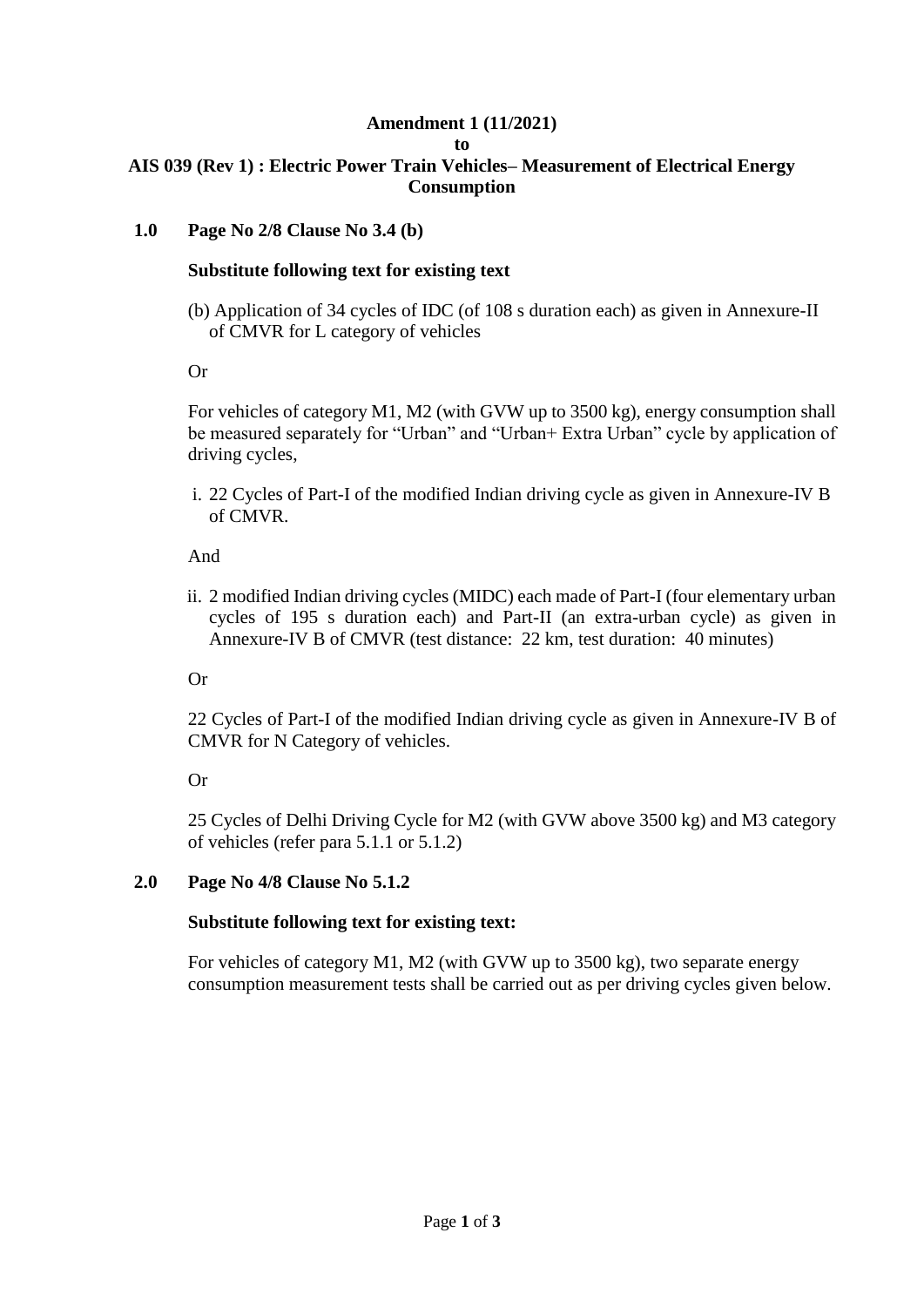| For vehicles of category M1, M2 (with<br>GVW up to $3500$ kg) | The driving cycle shall be                                                                                                                                                                     |
|---------------------------------------------------------------|------------------------------------------------------------------------------------------------------------------------------------------------------------------------------------------------|
|                                                               | i. Part-I of the modified Indian driving<br>cycle as given in Annexure-IV B of<br>CMVR.                                                                                                        |
|                                                               | ii. Part-I (four elementary urban cycles of<br>195 s duration each) and Part-II (an<br>extra-urban cycle) of the modified<br>Indian driving cycle (MIDC) as given<br>in Annexure-IV B of CMVR. |

The driving cycle shall be, Part-I of the modified Indian driving cycle as given in Annexure-IV B of CMVR, for vehicles of category N

The driving cycle shall be Delhi Driving Cycle as given in AIS-049:2003, as amended and revised from time to time for M2 (with GVW above 3500 kg) and M3 category of vehicles.

# **3.0 Page No 4/8 Clause No 5.3.1**

Substitute following text for existing text:

#### **Principle**

The test method described hereafter permits to measure the electric energy consumption expressed in Wh/km, to be measured:

If the Electric Power Train Vehicle has multiple driving modes,

where default mode is –

- a) available, test shall be carried out in default mode.
- b) not available, then test shall be carried out in worst case mode agreed between vehicle manufacture and test agency.

#### **4.0 Page No 5/8 Clause No 5.4.2**

Substitute following text for existing text:

The chassis dynamometer shall be set as per the settings in point 5.2 above. Starting within 4 h from to , 34 cycles of IDC (of 108 s duration each) or 22 cycles of Part-I of MIDC (of 195 s duration each) or 2 MIDC cycles each made of Part-I (four elementary urban cycles of 195 s duration each) and Part-II (an extra-urban cycle) or 25 cycle of Delhi Driving Cycle as applicable (refer para 5.1.1 or 5.1.2 above) are run. At the end, the covered distance (D) in km is recorded.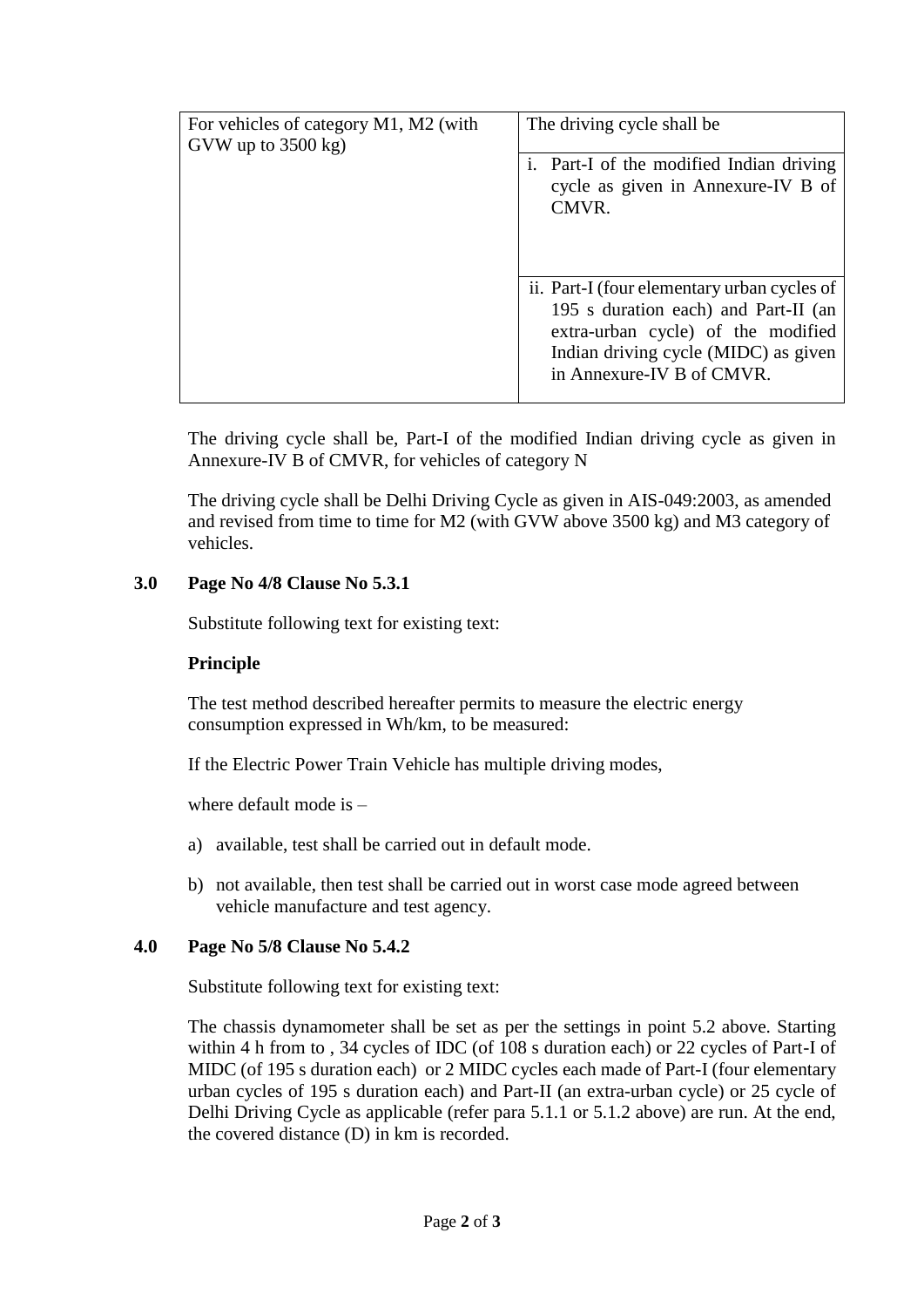For L1 category of vehicles, automatic head lamp and for L2 category of vehicles, automatic head lamp or daytime running lamps shall be ON, during the test cycle.

For vehicles of other than L1 and L2 category, if DRL is installed on vehicle, DRL may be switched ON during test cycle as per vehicle manufacture's recommendation.

The vehicle tested shall be equipped with the daytime running lamp system that has the highest electrical energy consumption among the daytime running lamp systems, which are fitted by the manufacturer to vehicles.

#### **5.0 Page No 5/8 Clause No 5.5.4**

Add below text at the end of paragraph.

For vehicles of category M1, M2 (with GVW up to 3500 kg), result of the electric energy consumption expressed in Watt - hour per kilometer (Wh/km), measured with Part-I of the modified Indian driving cycle as given in Annexure-IV B of CMVR, is the electric energy consumption adopted as the type approved value of the electric vehicle.

#### PRINTED BY THE AUTOMOTIVE RESEARCH ASSOCIATION OF INDIA P. B. NO. 832, PUNE 411 004

#### ON BEHALF OF AUTOMOTIVE INDUSTRY STANDARDS COMMITTEE

UNDER CENTRAL MOTOR VEHICLES RULES - TECHNICAL STANDING COMMITTEE

#### SET-UP BY MINISTRY OF ROAD TRANSPORT & HIGHWAYS (DEPARTMENT OF ROAD TRANSPORT & HIGHWAYS) GOVERNMENT OF INDIA

18th November 2021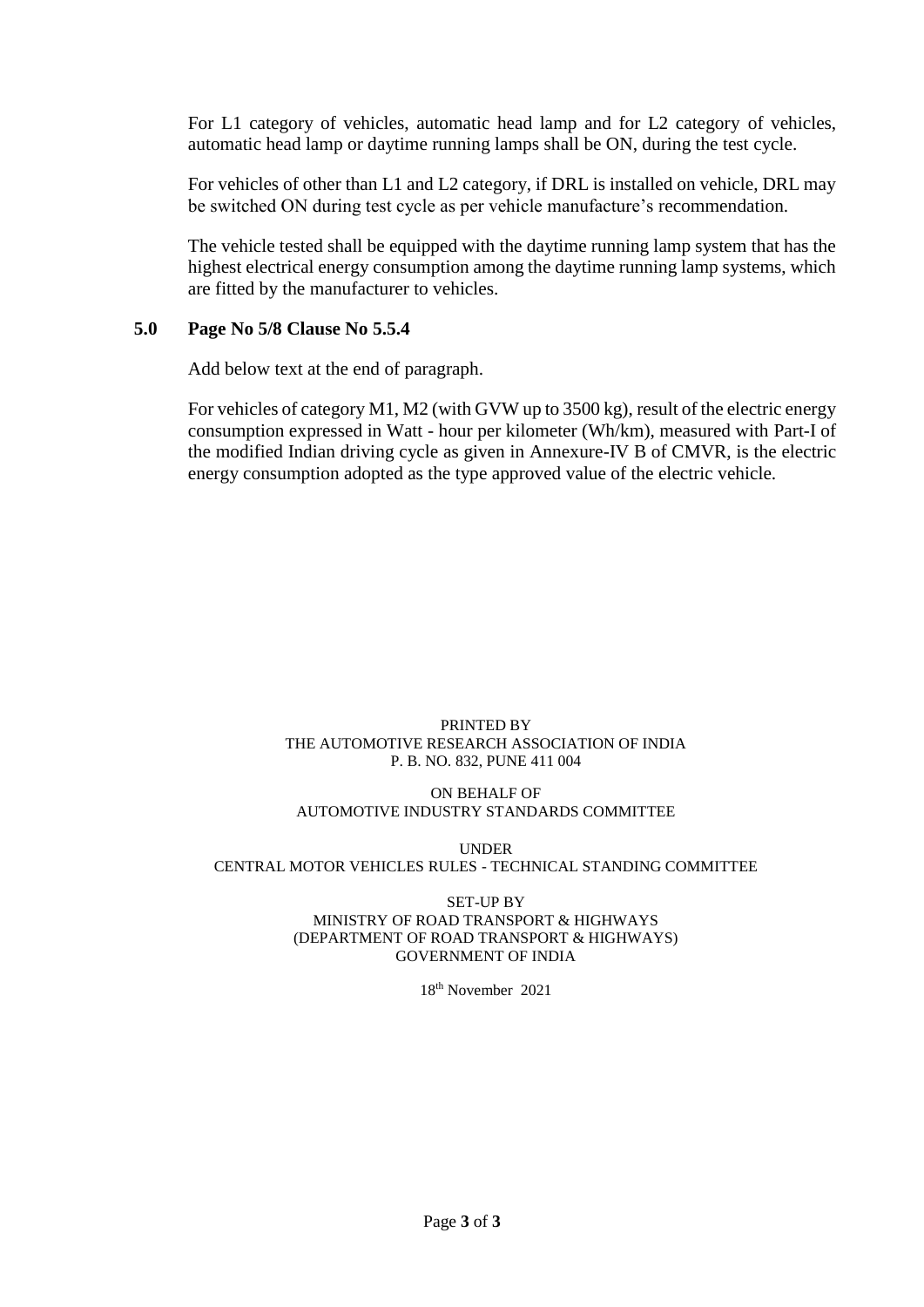#### **CORRIGENDUM 1 th September 2017 TO AIS-039 (REV.1):2015: ELECTRIC POWER TRAIN VEHICLES– MEASUREMENT OF ELECTRICAL ENERGY CONSUMPTION**

#### 1 **Page No. 5/8, Clause 5.4.2**

Substitute figure and words "25 cycles of Delhi Driving Cycle" for figure and words "1 cycles of Delhi Driving Cycle".

#### PRINTED BY

#### THE AUTOMOTIVE RESEARCH ASSOCIATION OF INDIA P. B. NO. 832, PUNE 411 004 ON BEHALF OF

#### AUTOMOTIVE INDUSTRY STANDARDS COMMITTEE UNDER

#### CENTRAL MOTOR VEHICLES RULES - TECHNICAL STANDING COMMITTEE SET-UP BY

#### MINISTRY OF ROAD TRANSPORT & HIGHWAYS (DEPARTMENT OF ROAD TRANSPORT & HIGHWAYS) GOVERNMENT OF INDIA 5<sup>th</sup> September 2017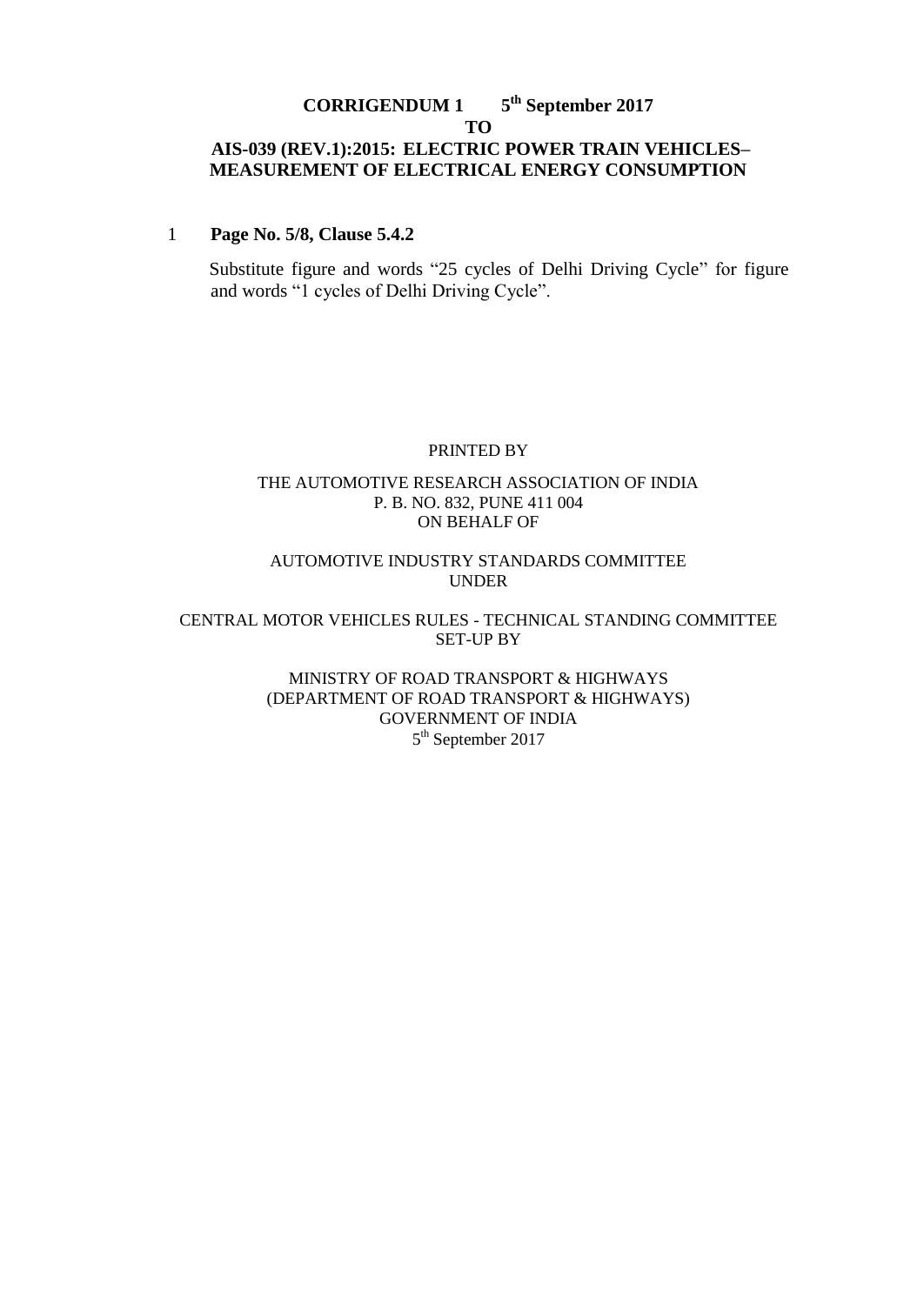# AUTOMOTIVE INDUSTRY STANDARDS

# **Electric Power Train Vehicles– Measurement of Electrical Energy Consumption**

(Revision 1)

PRINTED BY THE AUTOMOTIVE RESEARCH ASSOCIATION OF INDIA P.B. NO. 832, PUNE 411 004

ON BEHALF OF AUTOMOTIVE INDUSTRY STANDARDS COMMITTEE

UNDER CENTRAL MOTOR VEHICLE RULES – TECHNICAL STANDING COMMITTEE

> SET-UP BY MINISTRY OF ROAD TRANSPORT AND HIGHWAYS (DEPARTMENT OF ROAD TRANSPORT AND HIGHWAYS) GOVERNMENT OF INDIA

> > February 2015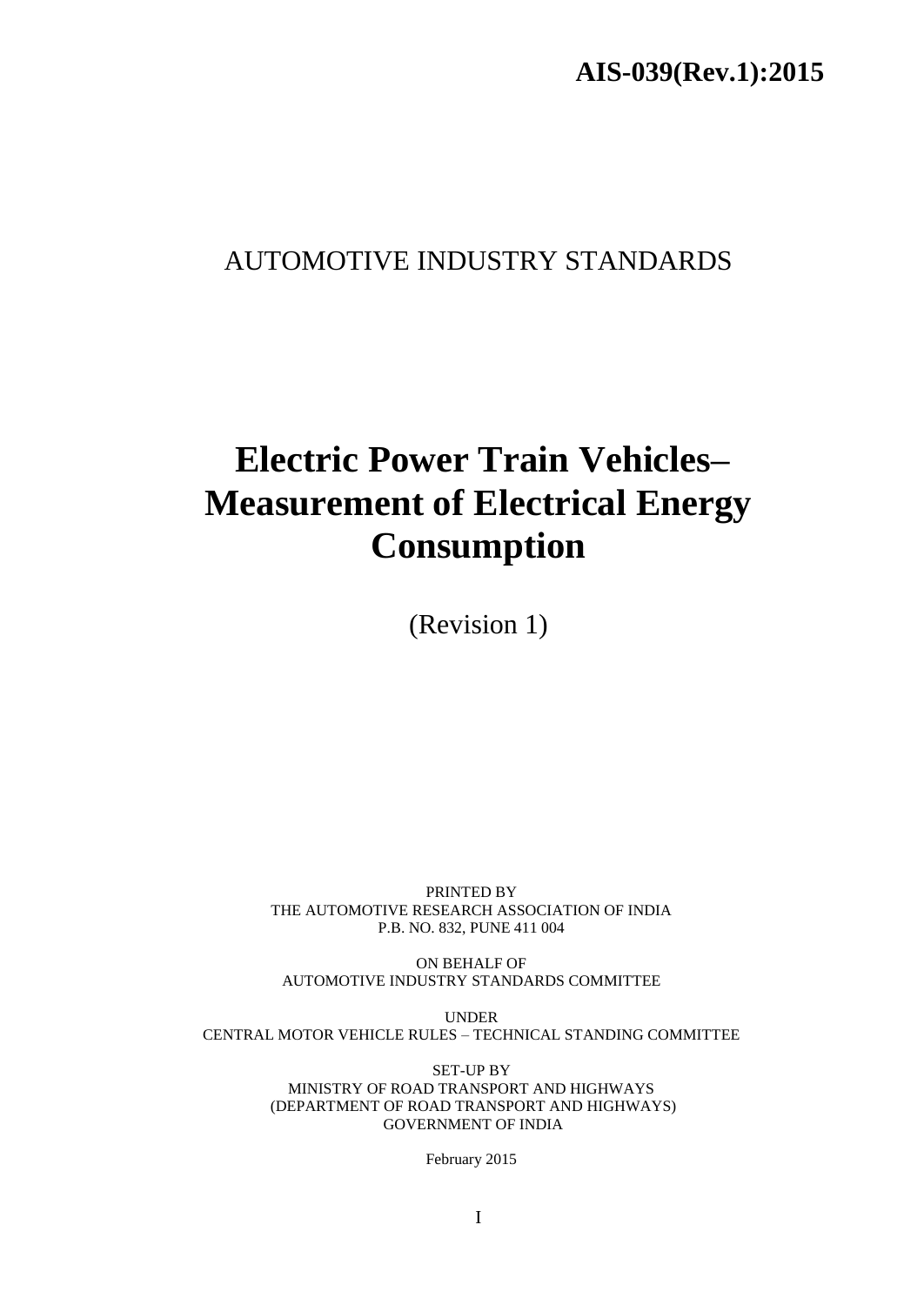$\overline{\phantom{a}}$ 

| Sr. | Corrigenda | Amend- | <b>Revision</b> | <b>Date</b> | <b>Remark</b> | Misc. |
|-----|------------|--------|-----------------|-------------|---------------|-------|
|     |            | ment   |                 |             |               |       |
|     |            |        |                 |             |               |       |
|     |            |        |                 |             |               |       |
|     |            |        |                 |             |               |       |
|     |            |        |                 |             |               |       |
|     |            |        |                 |             |               |       |
|     |            |        |                 |             |               |       |
|     |            |        |                 |             |               |       |
|     |            |        |                 |             |               |       |
|     |            |        |                 |             |               |       |
|     |            |        |                 |             |               |       |
|     |            |        |                 |             |               |       |
|     |            |        |                 |             |               |       |
|     |            |        |                 |             |               |       |
|     |            |        |                 |             |               |       |

#### **Status chart of the Standard to be used by the Purchaser for updating the record.**

 **General Remarks:**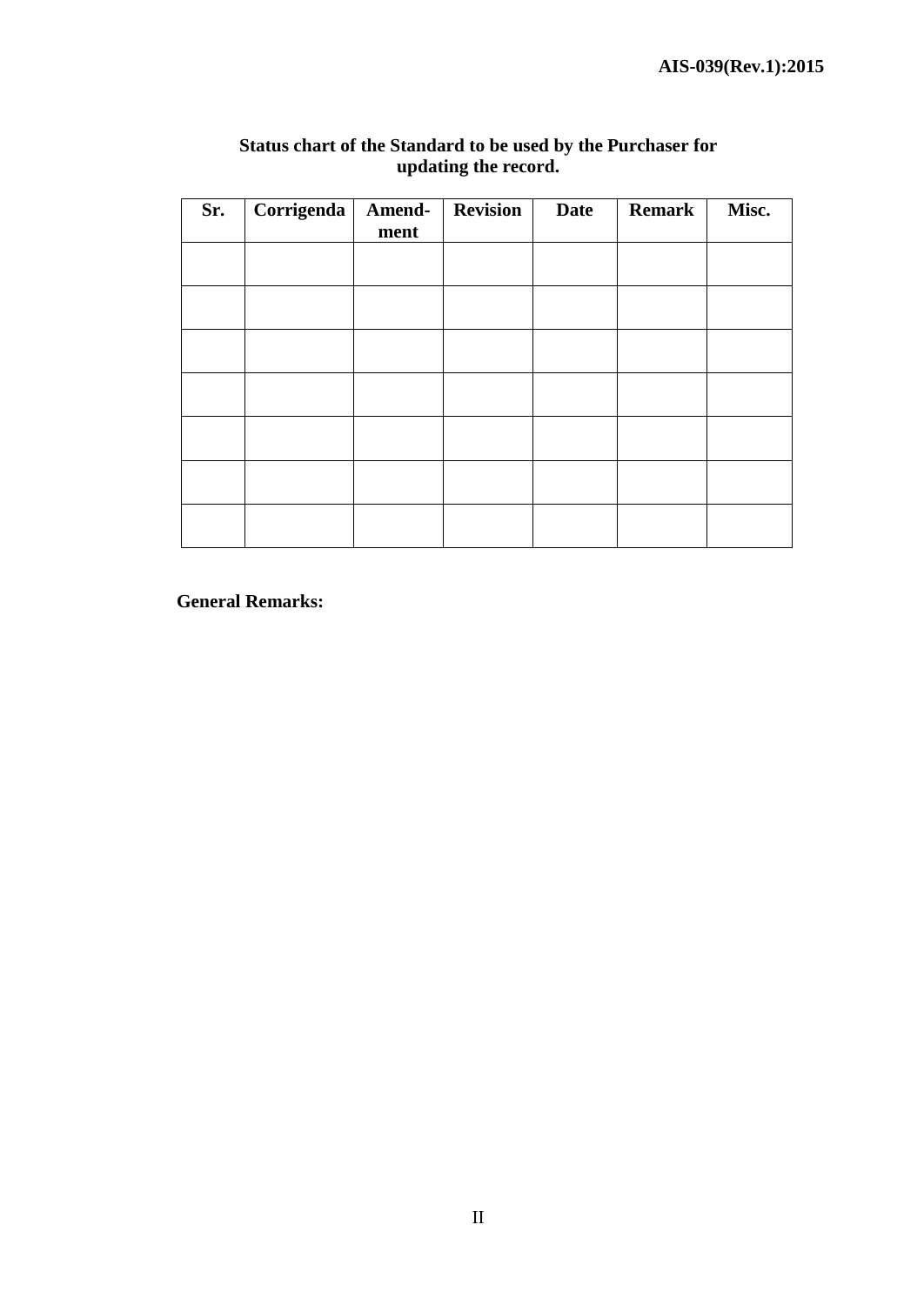#### **INTRODUCTION**

The Government of India felt the need for a permanent agency to expedite the publication of Standards and development of test facilities in parallel when the work of preparation of Standards is going on, as the development of improved safety critical parts can be undertaken only after the publication of the Standard and commissioning of test facilities. To this end, the erstwhile Ministry of Surface Transport (MOST) has constituted a permanent Automotive Industry Standard Committee (AISC) vide order no. RT-11028/11/97-MVL dated September 15, 1997. The Standards prepared by AISC will be approved by the permanent CMVR Technical Standing Committee (CTSC) after approval, The Automotive Research Association of India, (ARAI), Pune, being the secretariat of the AIS Committee, has published this Standard. For better dissemination of this information, ARAI may publish this standard on their website.

This standard prescribes the requirements for the measurement of electrical energy consumption.

Considerable assistance has been taken from UN R101 Rev 3 (Supplement 1 to the 01 series of amendments - Date of entry into force: 27 January 2013): Uniform Provisions concerning the approval of Passenger Cars powered by an Internal Combustion Engine only, or powered by a Hybrid Electric Power Train with regard to the measurement of the Emission of Carbon Dioxide and Fuel Consumption and/or the measurement of Electric Energy Consumption and Electric Range, and of categories M1 and N1 vehicles powered by an Electric Power Train only with regard to the measurement of Electric Energy Consumption and Electric Range.

The AISC panel and the Automotive Industry Standards Committee (AISC) responsible for preparation of this standard are given in Annex A and Annex B respectively.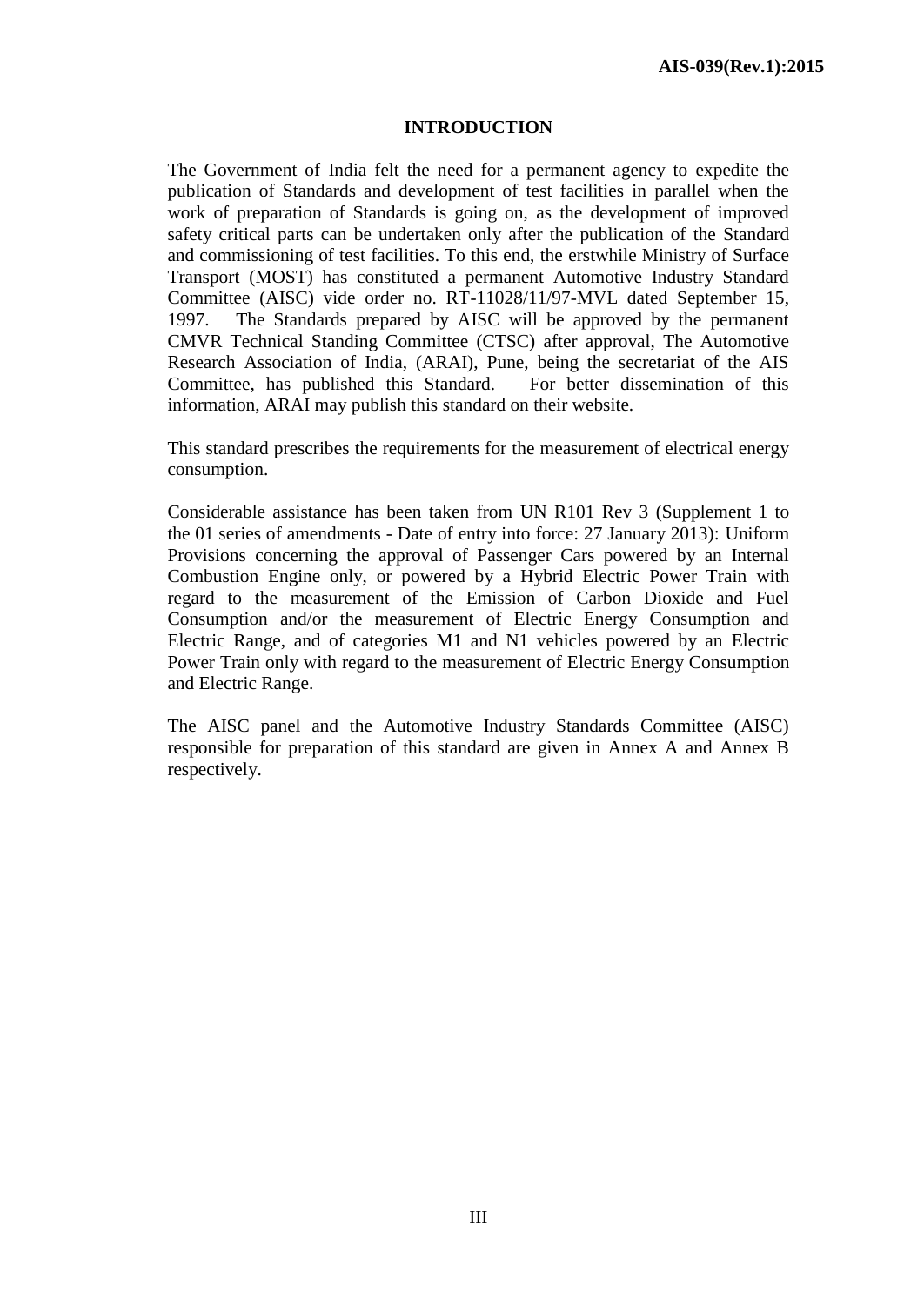# **Electric Power Train Vehicles - Measurement of Electrical Energy Consumption**

# **Contents**

| Para.                  | <b>Items</b>                          | Page No. |  |  |
|------------------------|---------------------------------------|----------|--|--|
| No.                    |                                       |          |  |  |
| 1                      | Scope                                 | 1/8      |  |  |
| 2                      | Definitions                           | 1/8      |  |  |
| $\overline{3}$         | Vehicle Preparation                   | 1/8      |  |  |
| $\overline{4}$         | Fully charged REESS                   | 3/8      |  |  |
| 5                      | <b>Test Method</b>                    | 4/8      |  |  |
| 6                      | <b>Technical Specification</b>        | 6/8      |  |  |
| $\overline{7}$         | <b>Transitional Provisions</b><br>6/8 |          |  |  |
| <b>List of Annexes</b> |                                       |          |  |  |
| Annex A                | <b>Composition of AISC Panel</b>      | 7/8      |  |  |
| Annex B                | Composition of AISC<br>$8/8$          |          |  |  |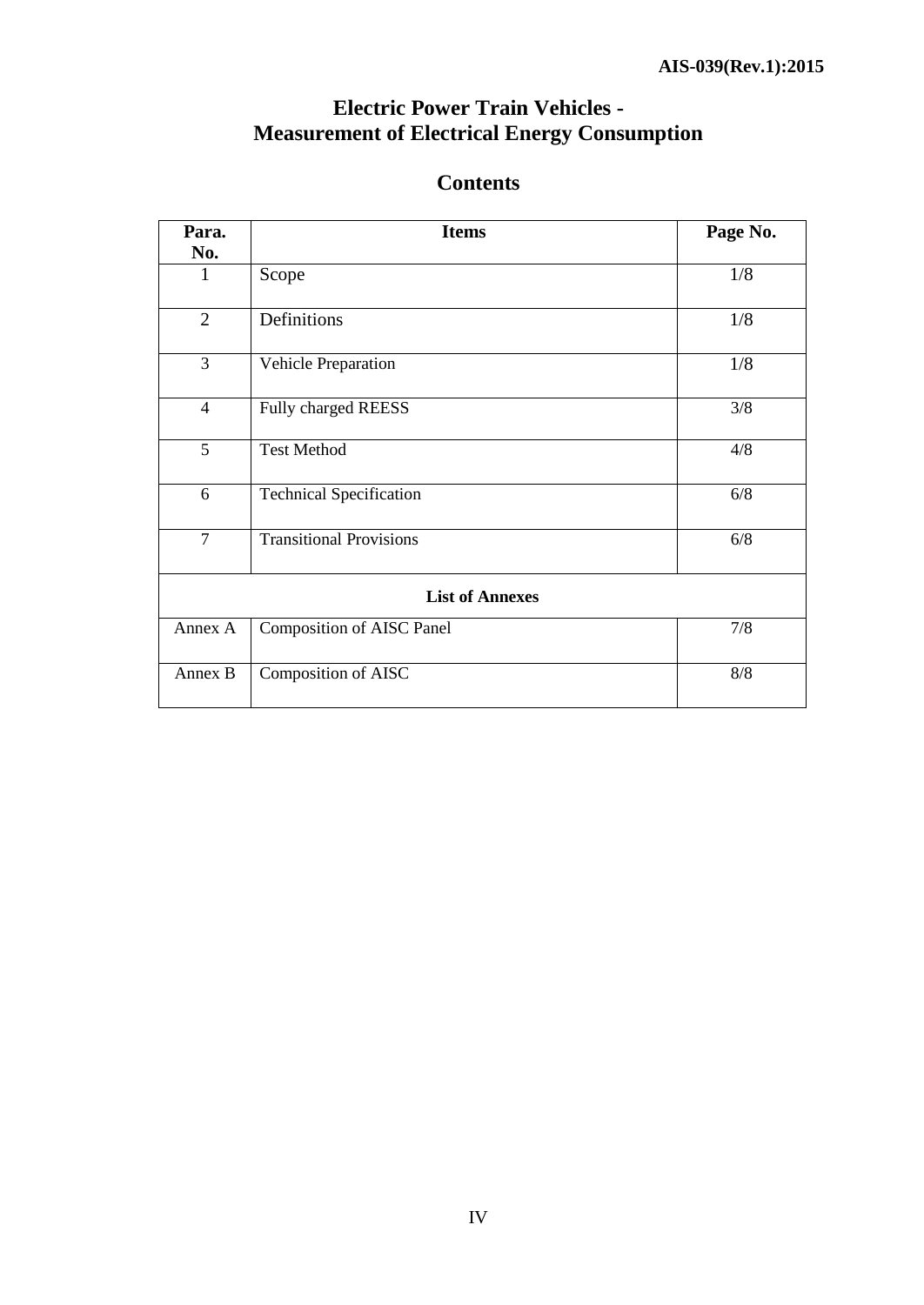# **Electric Power Train Vehicles - Measurement of Electrical Energy Consumption**

#### **1.0 SCOPE**

This standard specifies the method for measurement of electrical energy consumption expressed in Wh/km for L, M & N categories of Electric Power Train Vehicles as defined in Rule 2 (u) of CMVR.

#### **2.0 DEFINITIONS**

Refer AIS-049:2003, as amended and revised from time to time, for the definitions.

#### **3.0 VEHICLE PREPARATION**

#### **3.1 Condition of the Vehicle**

The vehicle tyres shall be inflated to the pressure specified by the vehicle manufacturer when tyres are at the ambient temperature. The lubricants for the mechanical moving parts shall conform to the specifications of the vehicle manufacturer. The lighting, light – signaling and auxiliary devices shall be off, except those required for testing and usual daytime operation of the vehicle.

- 3.2 All energy storage systems available for other than traction purpose (electric, hydraulic, pneumatic, etc.) shall be charged up to their maximum level specified by the manufacturer.
- 3.3 If the Rechargeable Energy Storage System (REESS) is operated above the ambient temperature, the operator shall follow the procedure recommended by the vehicle manufacturer in order to keep the temperature of the REESS in the normal operating range.

The manufacturer's representative shall be in a position to attest that the thermal management system of the REESS is neither disabled nor reduced.

The vehicle must have undergone at least 300 km during the seven days before the test with those REESS that are installed in the test vehicle. The seven days period can be waived on the request of vehicle manufacturer.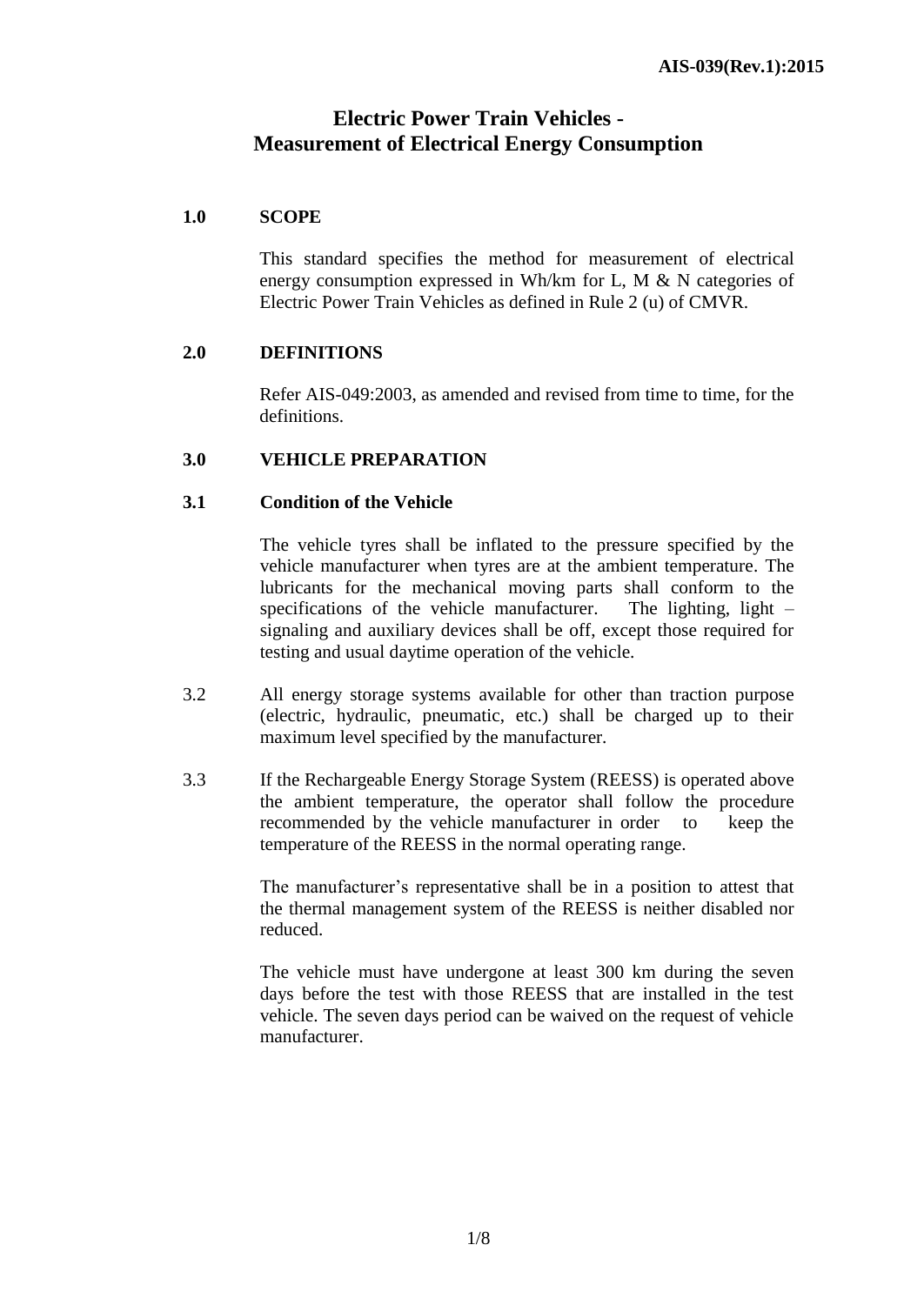#### **3.4 Operation mode**

All the tests are conducted at a temperature of between 20 °C and 30 °C.

**Note:** If the ambient condition cannot be met at the time of the test, then based on mutual agreement between test agency and vehicle manufacturer, requirement of ambient temperature condition can be waived.

The test method includes the four following steps:

- (a) Initial charge of the Rechargeable Energy Storage System (REESS);
- (b) Application of 34 cycles of IDC (of 108 s duration each) for L category of vehicles

Or

22 Cycles of Part 1 of MIDC (of 195 s duration each) for M1, M2 (with GVW upto 3500 kg) and N category of vehicles.

#### Or

25 Cycles of Delhi Driving Cycle for M2 (with GVW above 3500 kg) and M3 category of vehicles (refer para 5.1.1 or 5.1.2 )

- (c) Charging the REESS;
- (d) Calculation of the electric energy consumption.

Between the steps, if the vehicle needs to be moved, it is pushed to the following test area (without regenerative recharging).

#### **3.5 Initial charge of the Rechargeable Energy Storage System (REESS)**

Charging the REESS consists of the following procedures.

**Note:** "Initial charge of the REESS" applies to the first charge of the REESS, at the reception of the vehicle. In case of several combined tests or measurements, carried out consecutively, the first charge carried out shall be an "initial charge of the REESS" and the following may be done in accordance with the "normal overnight charge" procedure.

#### 3.5.1 **Discharge of the Rechargeable Energy Storage System (REESS)**

The procedure starts with the discharge of the battery of the vehicle while driving (on the test track, on a chassis dynamometer etc.) at a steady speed of 70%  $\pm$  5% of the maximum thirty minutes speed of the vehicle. Stopping the discharge occurs:

- a) When the vehicle is not able to run at 65 % of the maximum thirty minutes speed or
- b) When an indication to stop the vehicle is given to the driver by the standard on-board instrumentation or
- c) After covering the distance of 100 km.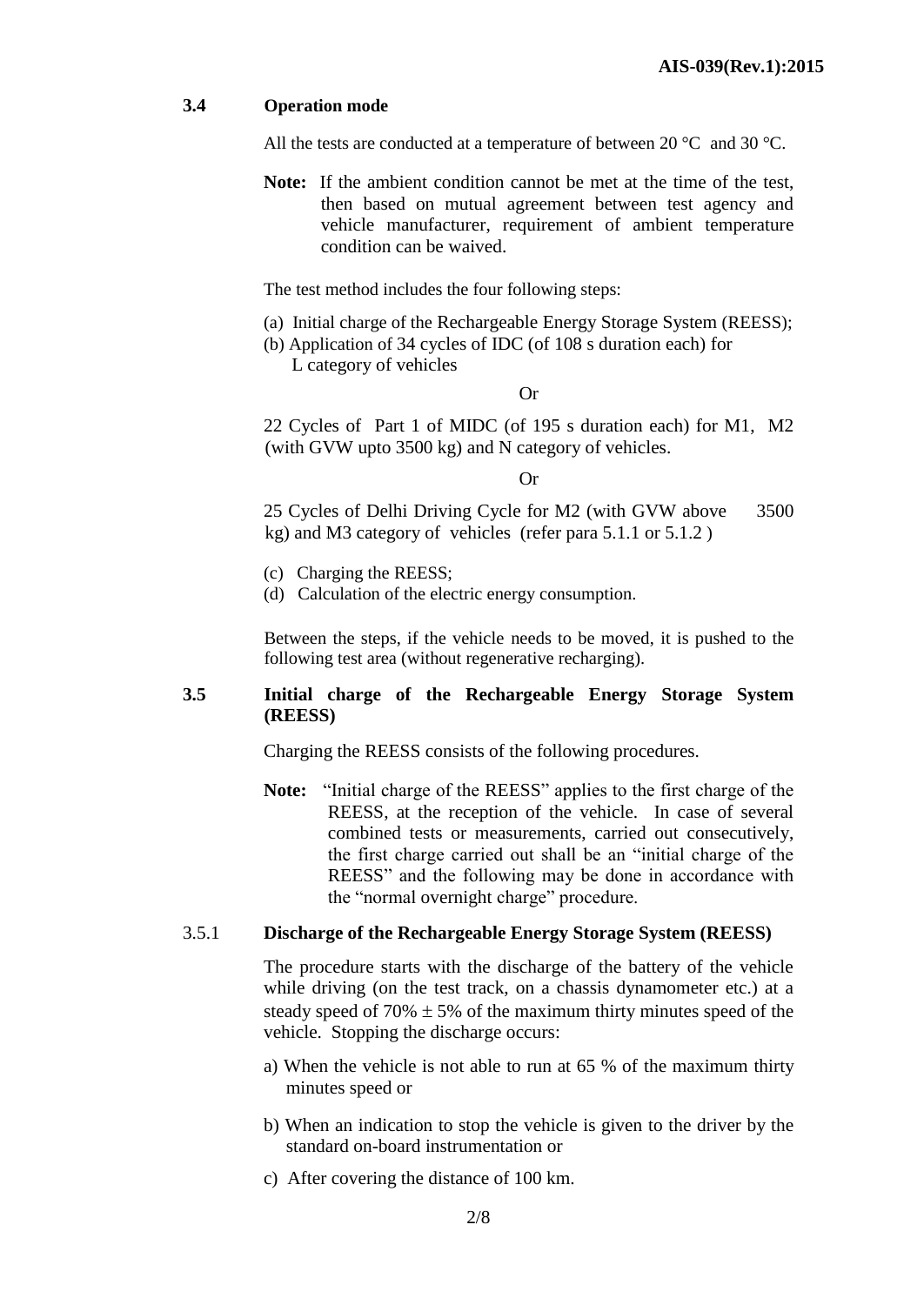#### 3.5.2 **Application of a normal overnight charge**

The Rechargeable Energy Storage System (REESS) shall be charged according to the following procedure.

3.5.2.1 Normal overnight charge procedure

The charge is carried out

- a) with the on-board charger, if fitted,
- b) with an external charger recommended by the manufacturer using the charging pattern prescribed for normal charging,
- c) in an ambient temperature comprised between 20 °C and 30 °C.

The procedure excludes all type of special charges that could be automatically or manually initiated like, for instance, the equalization charges or the servicing charges. The vehicle manufacturer shall declare that during the test, a special charge procedure has not occurred.

**Note:** If the ambient condition cannot be met at the time of the test, then based on mutual agreement between test agency and vehicle manufacturer requirement of ambient temperature condition can be waived.

#### 3.5.2.2 **End of charge criteria**

The end of charge criteria corresponds to a charging time of 12 h except if a clear indication is given to the driver by the standard instrumentation that the REESS is not yet fully charged or as specified by the manufacturer. In this case

The maximum time is  $=$ 

3 X Claimed battery capacity (Wh)

---------------------------------------------- Mains power supply (W)

#### **4.0 FULLY CHARGED RECHARGEABLE ENERGY STORAGE SYSTEM (REESS)**

REESS having been charged according to overnight charge procedure until the end of charge criteria.

#### **5.0 TEST PROCEDURE**

**5.1 Test Sequence**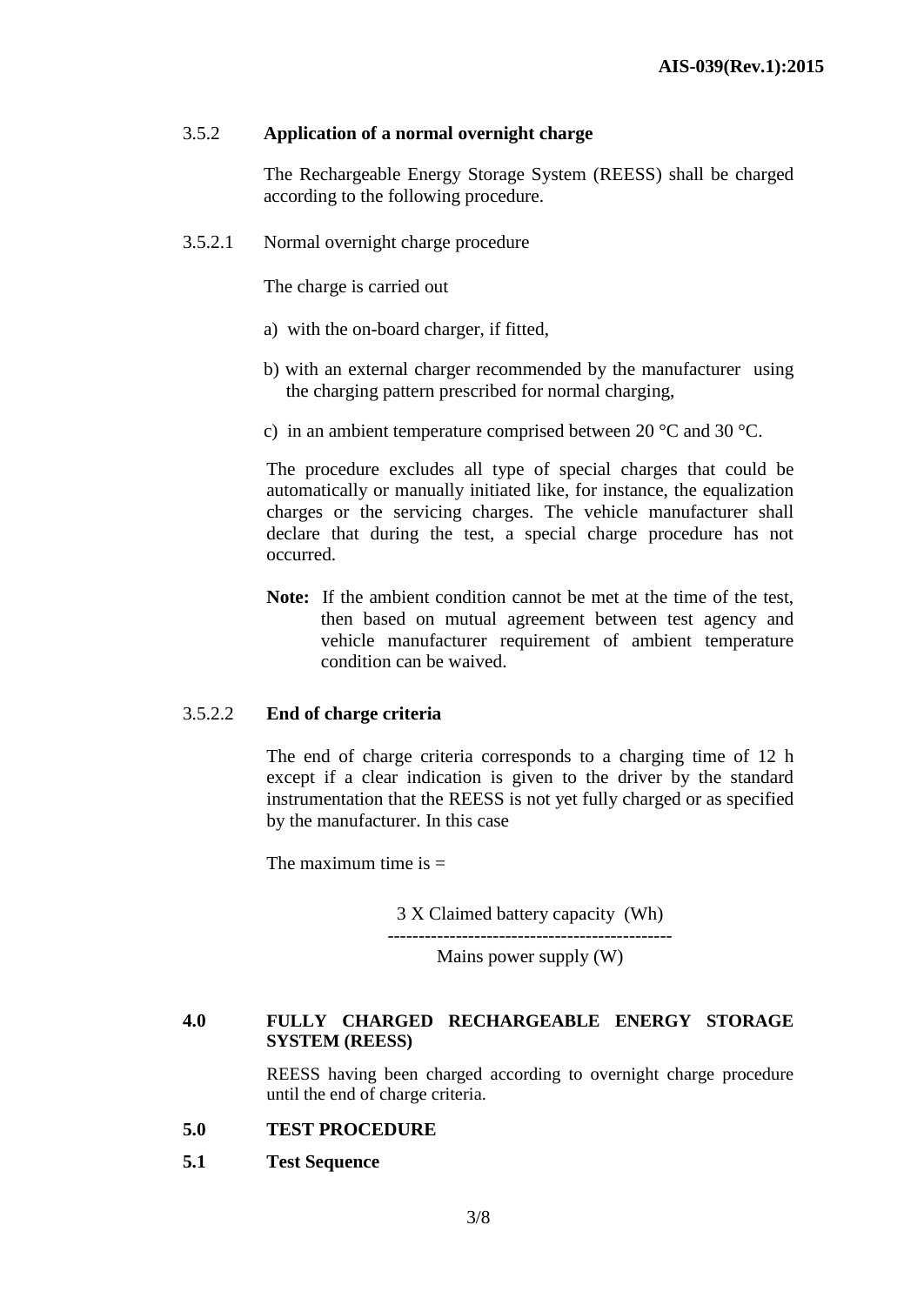- 5.1.1 The driving cycle shall be the Indian Driving Cycle (IDC) as given in Annexure-II of CMVR for all L category vehicles.
- 5.1.2 The driving cycle shall be Part-I of the modified Indian driving cycle as given in Annexure-IV B of CMVR for M1, M2 (with GVW upto 3500 kg) and N category of vehicles.

The driving cycle shall be Delhi Driving Cycle as given in AIS-049:2003,as amended and revised from time to time for M2 (with GVW above 3500 kg) and M3 category of vehicles.

5.1.3 In cases where the vehicle does not reach the required acceleration during driving, the accelerator/speed control shall remain fully activated until the reference curve has been reached again.

#### **5.2 Power setting of the chassis dynamometer**

The procedure prescribed in the document MoRTH/TAP/CMVR-115/116 as amended from time to time shall be adopted. Reference mass shall be taken as defined in AIS-049:2003 as amended and revised from time to time

#### **5.3 Test Method**

#### 5.3.1 Principle

The test method described hereafter permits to measure the electric energy consumption expressed in Wh/km, to be measured:

| <b>Parameter</b> | Unit            | <b>Accuracy</b>                | <b>Resolution</b> |
|------------------|-----------------|--------------------------------|-------------------|
| Time             | S               | $+/-0.1$ s                     | $0.1$ s           |
| Distance         | m               | $+/-0.1$ per<br>cent           | 1 <sub>m</sub>    |
| Temperature      | $\rm ^{\circ}C$ | $+/-1$ degree<br>$\mathcal{C}$ | 1 degree $C$      |
| Speed            | km/h            | $+/-1$ per<br>cent             | $0.2$ km/h        |
| <b>Mass</b>      | kg              | $+/-0.5$ per<br>cent           | $1 \text{ kg}$    |
| Energy           | Wh              | $+/-0.5$ per<br>cent           | 0.3 per cent      |

5.3.2 Parameters, Units and Accuracy of Measurements

IEC: International Electrotechnical Commission.

Where accuracy is specified in %, it is the % of the measured value.

# **5.4 Application of the Cycle and Measurement of the Distance**

5.4.1 The end of charging  $t_0$  (plug off) is reported.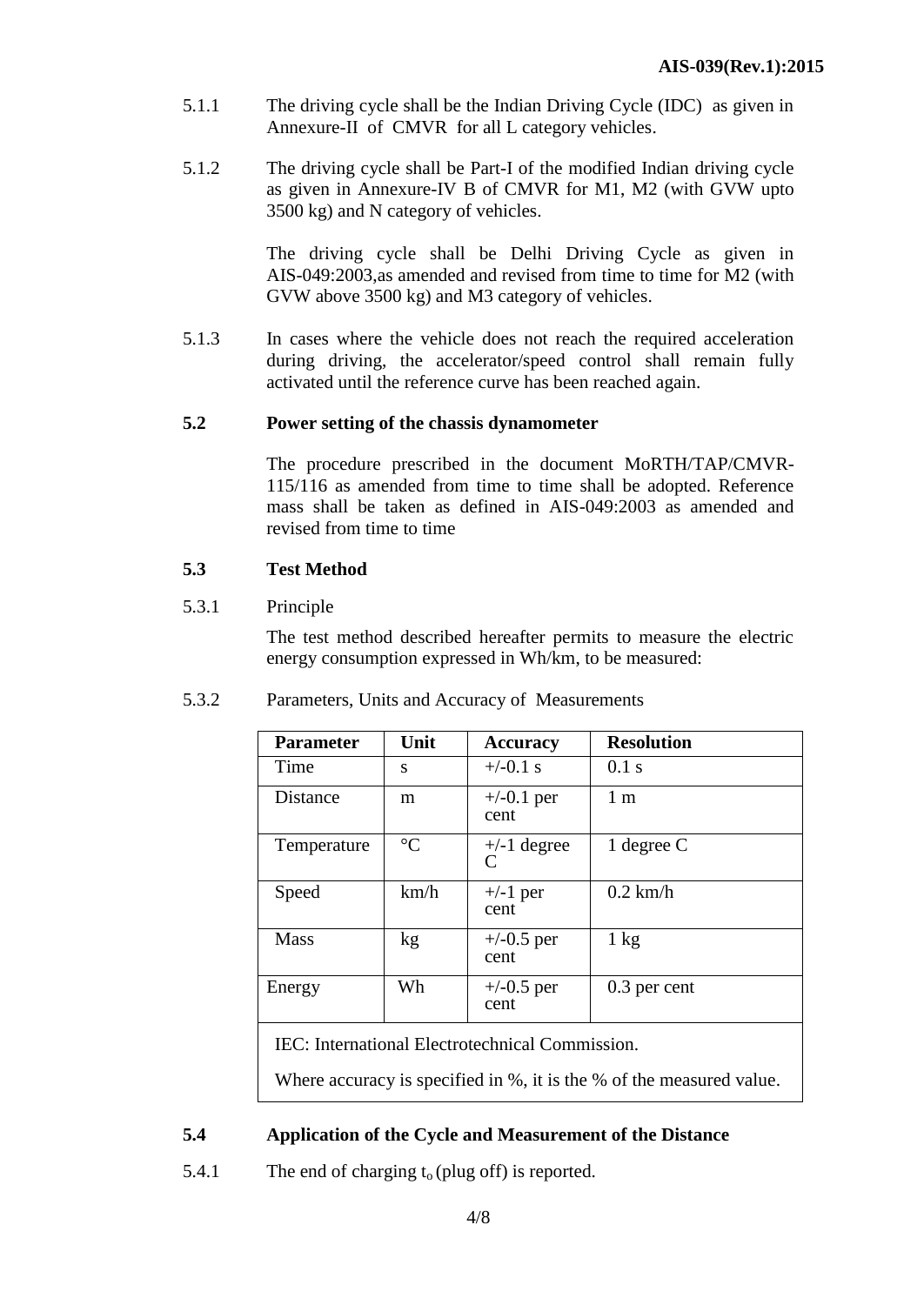5.4.2 The chassis dynamometer shall be set as per the settings in point 5.2 above. Starting within 4 h from  $t_0$  34 cycles of IDC (of 108 s duration each) or 22 cycles of Part1 of MIDC (of 195 s duration each) or 1 cycle of Delhi Driving Cycle as applicable (refer para 5.1.1 or 5.1.2 above) are run. At the end, the covered distance (D) in km is recorded.

# 5.4.3 **Charge of the Rechargeable Energy Storage System (REESS):**

The vehicle shall be connected to the mains within 30 minutes after the conclusion of the Driving Cycle. The vehicle shall be charged according to normal overnight charge procedure (Refer clause 3.5.2.1 above). The energy measurement equipment, placed between the mains socket and the vehicle charger, measures the charge energy E delivered from the mains as well as its duration. Charging is stopped after 24 h from the previous end of charging time  $t_0$ .

**Note:** In case of any power disruptions during charging, the 24 h period shall be exceeded according to the disruption duration. The maximum total Power disruption of 30 minutes duration is allowed irrespective of the number of failures. Validity of the charge shall be discussed between the Test Agency and the vehicle manufacturer.

# 5.4.4 **Electric Energy Consumption Calculation**

Energy E in Wh and charging time measurements shall be recorded in the test report. The electric energy consumption is defined by the formula :

$$
C = E/D
$$

Where C is expressed in Wh/km and rounded off to the nearest whole number, E is Wh and D is the distance covered during the test in km.

# **5.5 Interpretation of the Results**

- 5.5.1 The electric energy consumption adopted as the type approved value, shall be the value declared by the manufacturer if the value measured during testing does not exceed the declared value by more than 4%. The measured value can be lower without any limitations.
- 5.5.2 If the measured value of energy consumption exceeds the manufacturers declared value by more than 4% then another test shall be carried out on the same vehicle. When the average of the two test results does not exceed the manufacturer's declared value, by more than 4 % then the value declared by the manufacturer shall be taken as the type approval value.
- 5.5.3 If the average still exceeds the declared value by more than 4%, a final test shall be run on the same vehicle. The average of the three tests shall be then taken as the type approval value.

# 5.5.4 **Test Results**

The result of the electric energy consumption shall be expressed in Watt - hour per kilometer (Wh/km) rounded off to the nearest whole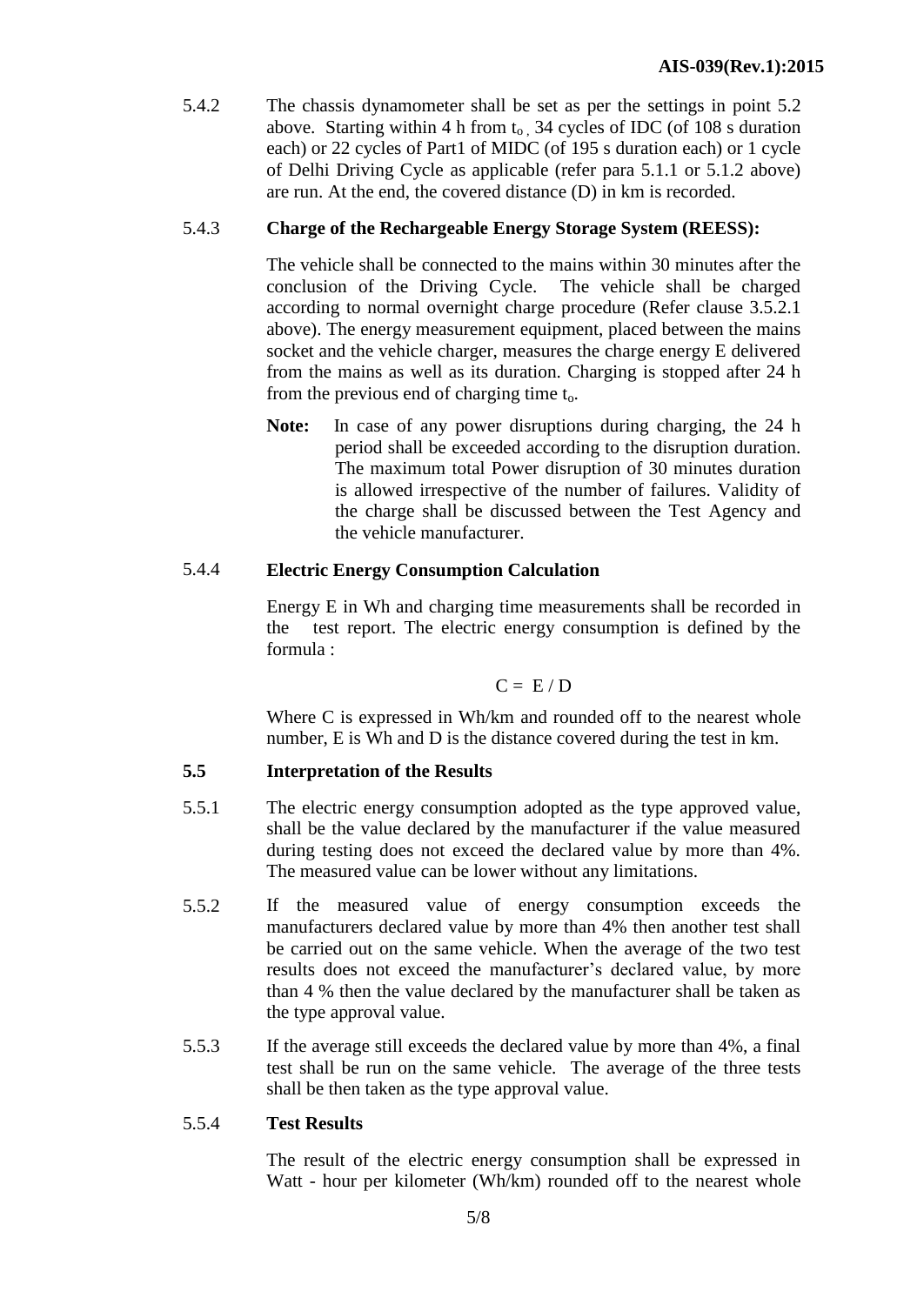number.

#### **6.0 TECHNICAL SPECIFICATIONS**

The details of technical specification, approvals of changes in specification shall be as per para 5.0 of AIS-049:2003 as amended and revised from time to time.

#### **7.0 TRANSITIONAL PROVISIONS**

- 7.1 General guidelines for transitional provisions for this standard shall be as per AIS-000, as amended from time to time, as applicable, with the following requirement.
- 7.2 For L category vehicles type approvals issued for compliance to AIS-039:2003 shall be extended for approval to of AIS-039 (Rev1):2015. A retest may be performed at the request of manufacturer.
- 7.3 For M and N category vehicles re-testing shall be carried out for compliance to AIS-039 (Rev 1): 2015 from the date of notification. Manufacturers may request testing as per this standard from the date of adoption of this standard in CMVR-TSC.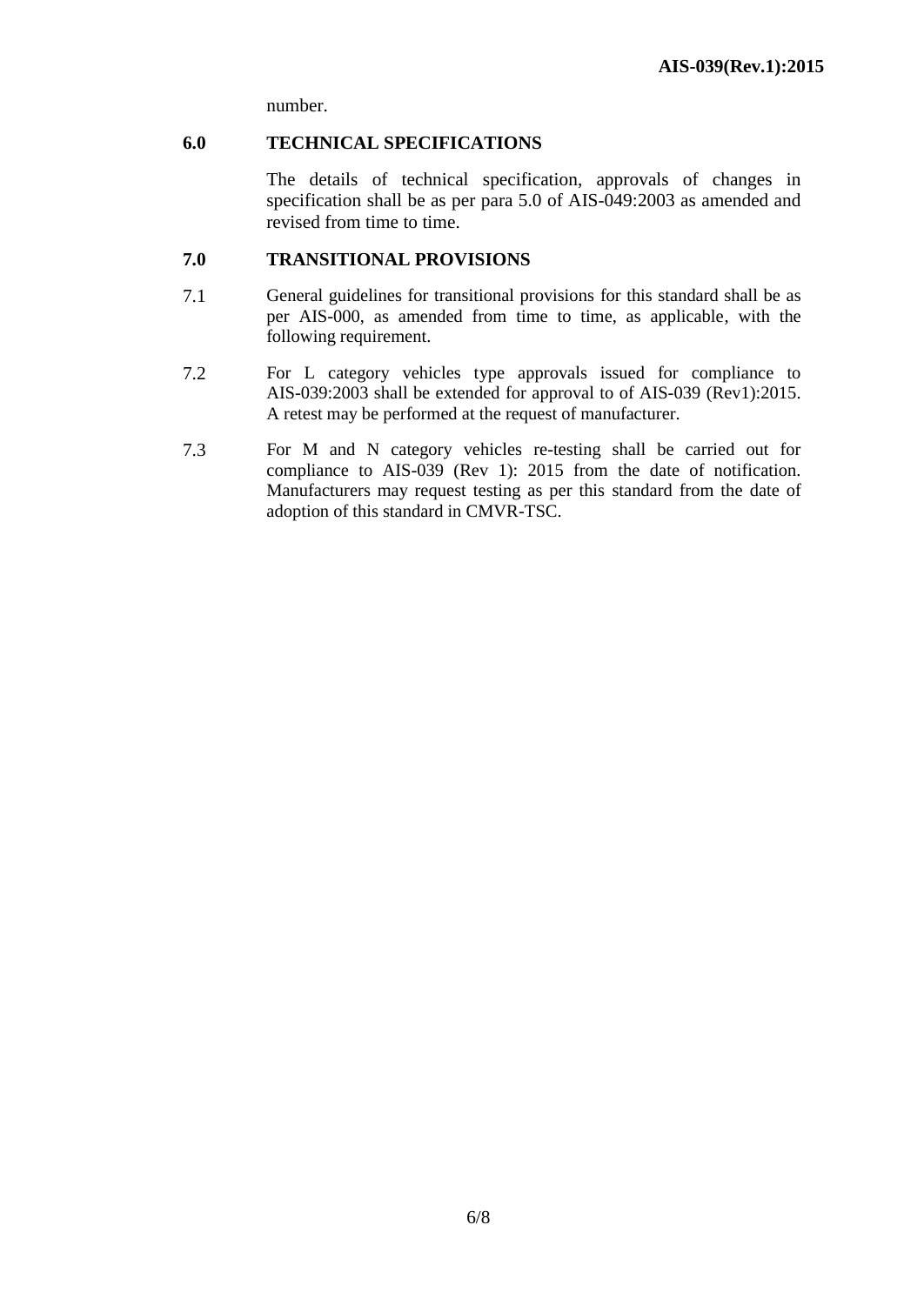# **ANNEX A**

#### (See Introduction)

#### **COMPOSITION OF AISC PANEL ON ELECTRIC POWER TRAIN VEHICLES– MEASUREMENT OF ELECTRICAL ENERGY CONSUMPTION**

| <b>Convener</b>                                               |                                                                                     |
|---------------------------------------------------------------|-------------------------------------------------------------------------------------|
| Mr. A.A. Deshpande                                            | The Automotive Research Association of India (ARAI)                                 |
| <b>Members</b>                                                | <b>Representing</b>                                                                 |
| Mr. M. M. Desai                                               | The Automotive Research Association of India (ARAI)                                 |
| P.<br>Saste/<br>Mr.<br>Mr.<br>D.<br>Karthikeyan K (Alternate) | Central Institute of Road Transport (CIRT)                                          |
| Representative from                                           | International Centre for Automotive<br>Technology<br>(ICAT)                         |
| Mr. Vinod Kumar                                               | Vehicle Research & Dev. Estt. (VRDE)                                                |
| Dr. N. Karuppaiah                                             | National Automotive Testing and R&D Infrastructure<br>Project (NATRIP)              |
| Mr. K. K. Gandhi                                              | Society of Indian Automobile Manufacturers (SIAM)                                   |
| Mr. T. M. Balaraman                                           | Society of Indian Automobile Manufacturers (SIAM)<br>(Hero MotoCorp Ltd.)           |
| Mr. Adish Agrawal                                             | Society of Indian Automobile Manufacturers (SIAM)<br>(Hero MotoCorp Ltd.)           |
| Mr. Rajendra Khile                                            | Society of Indian Automobile Manufacturers (SIAM)<br>(General Motors)               |
| Mr. Kiran Mulki                                               | Society of Indian Automobile Manufacturers (SIAM)<br>(Mahindra and Mahindra)        |
| Mr. K. Kiran Kumar                                            | Society of Indian Automobile Manufacturers (SIAM)<br>(Mahindra Reva)                |
| Mr. Vijeth R Gatty                                            | Society of Indian Automobile Manufacturers (SIAM)<br>(Toyota Kirloskar Motors Ltd.) |
| Mr. Firoz Khan                                                | Society of Indian Automobile Manufacturers (SIAM)<br>(Tata Motors Ltd.)             |
| Mr. Vivekraj S                                                | Society of Indian Automobile Manufacturers (SIAM)<br>(Renault Nissan)               |
| Mr. P. C. Joshi                                               | Bureau of Indian Standards (BIS)                                                    |

\* At the time of approval of this Automotive Industry Standard (AIS)